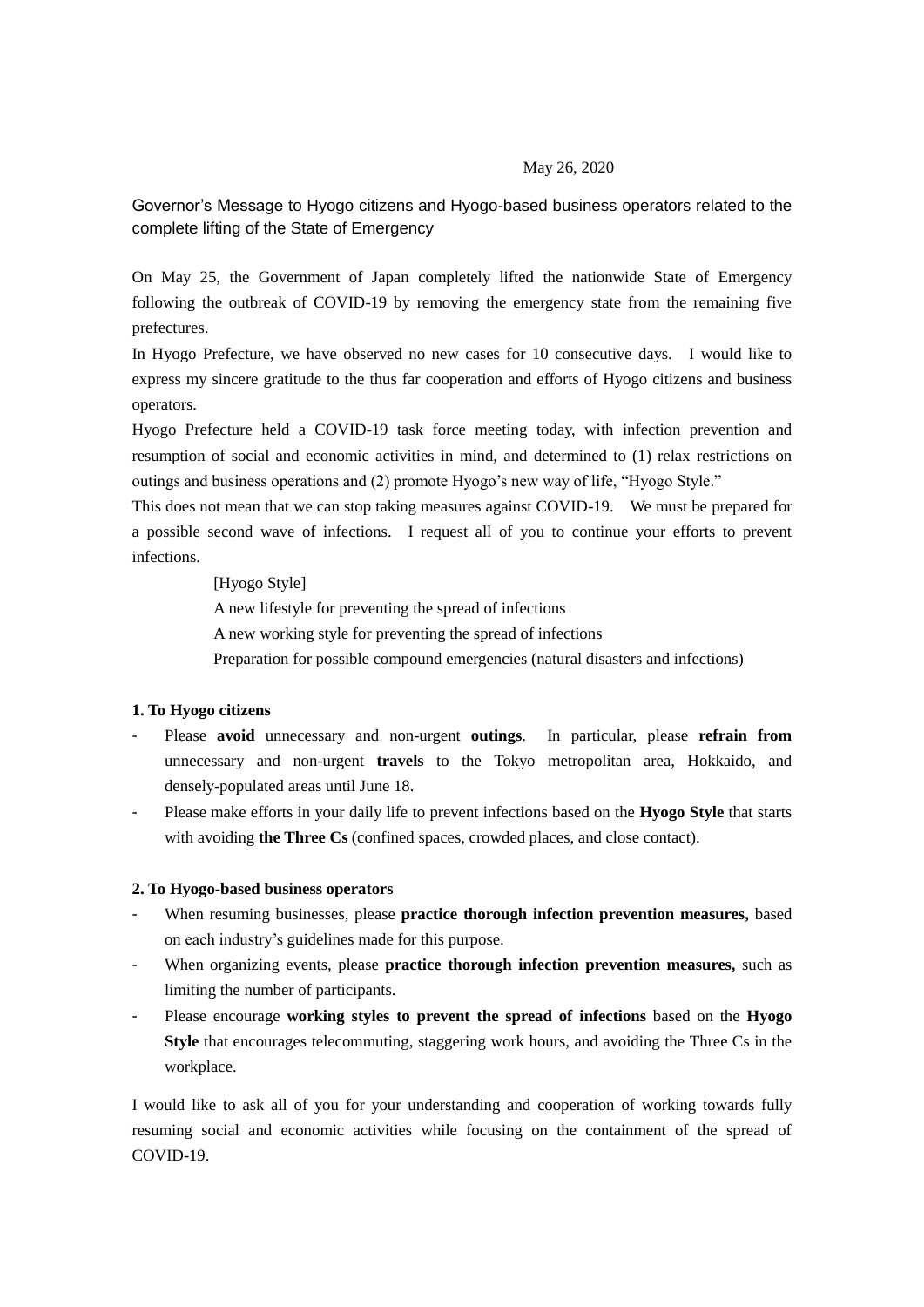# **Hyogo Style for preventing the spread of COVID-19**

# **I. A new lifestyle for preventing the spread of infections**

## **1. Practices for coexisting with the coronavirus in your daily life**

- (1) Avoid the Three Cs (confined spaces, crowded places, and close contact)
- (2) Practice physical distancing (Two meters apart, or at least one meter)
- (3) Wear face masks and practice cough etiquette
- (4) Wash and sanitize your hands (Use soap and wash for 30 seconds, or use sanitizers)
- (5) Measure body temperature and check your health (Stay at home for recovery when you have a fever or common cold symptoms)



Avoid outings/Avoid crowds/Avoid close contact/Avoid confined spaces/Ventilation/Cough etiquette/Wash hands

### **2. Behaviors in everyday settings**

### **(1) Shopping**

- $\checkmark$  Shop online and use contactless/electronic payment
- $\checkmark$  Touch displayed items as little as possible
- Keep a distance away from others at checkouts
- $\checkmark$  Make a shopping list before you go, and shop alone (or with a small number of people) as quick as possible when the store is less crowded

#### **(2) Using public transportation**

- $\checkmark$  Keep conversations to a minimum
- $\checkmark$  Avoid peak hours
- $\checkmark$  Use bicycles or walk when possible

#### **(3) Dining**

- $\checkmark$  Order takeaway or delivery when possible
- Avoid pouring drinks for others or sharing drinking glasses
- $\checkmark$  Sit side by side, not facing each other
- $\checkmark$  Keep conversations to a minimum
- $\checkmark$  Do not serve food in platters for sharing; serve in individual dishes

#### **(4) Amusement and sports**

- $\checkmark$  When going to the park, choose less crowded places/hours
- $\checkmark$  When working out or doing yoga, do it at home while following video instructions
- $\checkmark$  Jog in a small group
- $\checkmark$  Maintain a proper distance while jogging
- $\checkmark$  Utilize reservation system
- $\checkmark$  When doing activities such as singing or cheering, keep a distance away from others or do them online